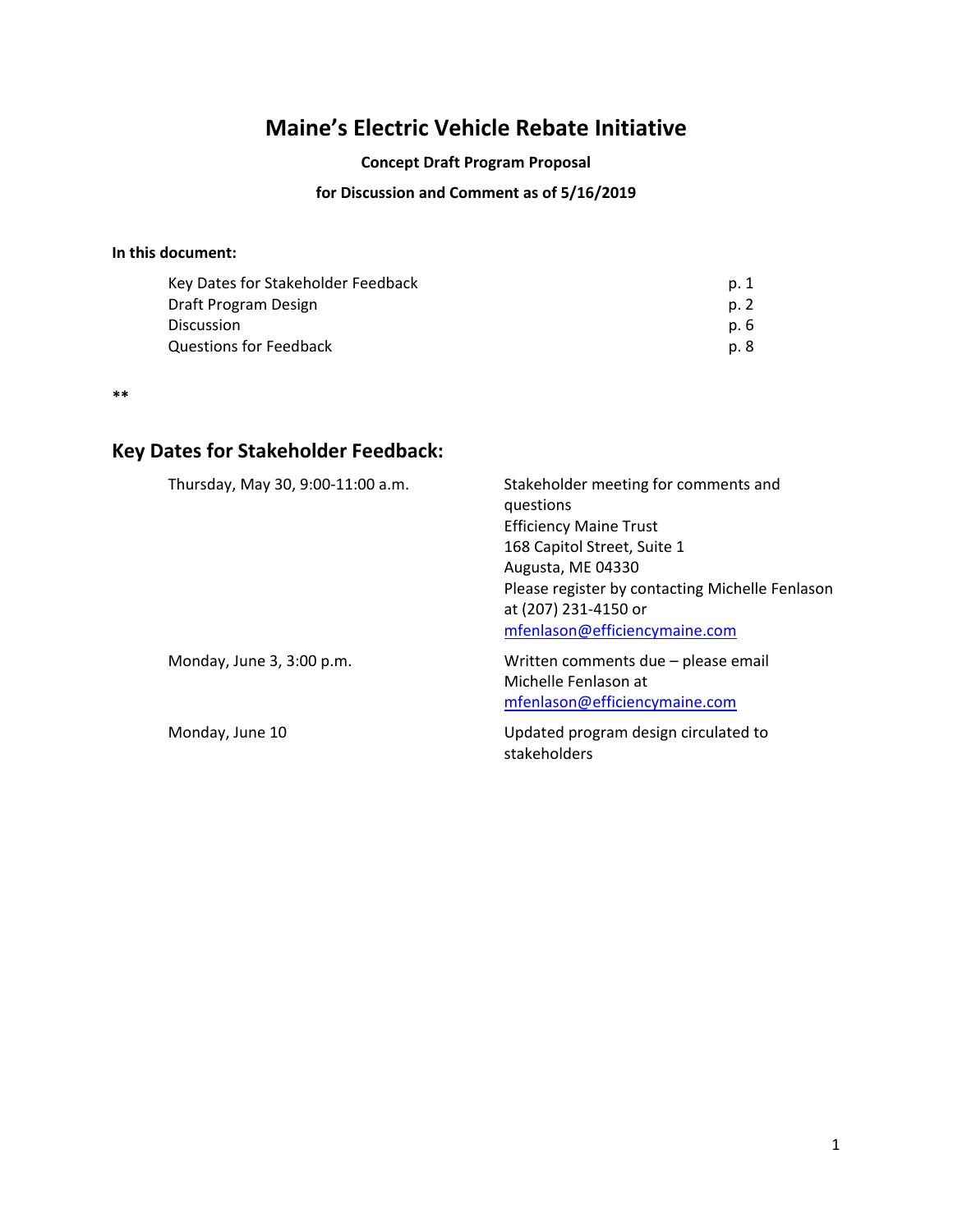## **Draft Program Design:**

## **1. Definitions**

- **a. Battery Electric Vehicle (BEV):** "Battery electric vehicle" means a fully electric, zeroemission vehicle that has an on-board electrical energy storage device that is designed to be recharged using an external energy source.
- **b. Plug-in Hybrid Electric Vehicle (PHEV)** "Plug-in hybrid electric vehicle" means a vehicle that uses an on-board electrical energy storage device that is designed to be recharged using an external energy source to power an electric motor and also uses a petroleumbased fuel to power an internal combustion engine.

## **2. Rebate Amounts:**

- a. Battery Electric Vehicles (BEV) for FHWA Class 2 and 3 Passenger Cars, Vans or Trucks (less than Gross Vehicle Weight Rating of 10,000 lbs. -- **\$2,000**
- b. Battery Motorcycles (FHWA Class 1) -- **\$900**
- c. Plug-in Hybrid Vehicles (PHEV) (FHWA Class 2 and 3 Passenger Cars and Trucks) -- **\$750**
- d. Note: Certain priority fleets, including those operated by state and local governments, will be subject to a companion EV initiative from Efficiency Maine. Details of eligibility and rebate amounts for those fleets are *not* the subject of this Program Design and will be addressed separately.

### **3. Eligibility:**

- a. Applicant:
	- i. Maine resident;
	- ii. A Maine auto dealer or an auto manufacturer acting on behalf of a Maine customer who is purchasing or leasing an eligible EV; or
	- iii. A business or nonprofit corporation that is organized under the laws of the state or has a Maine-based affiliate at the time of purchase or lease where the vehicle is intended to be based and used.
- b. Vehicle:
	- i. Must be a PHEV or BEV listed on Efficiency Maine site
		- 1. Source: streamlined list of eligible vehicles from Federal Fuel Economy site--

[https://www.fueleconomy.gov/feg/PowerSearch.do?action=noform&pa](https://www.fueleconomy.gov/feg/PowerSearch.do?action=noform&path=1&year1=1984&year2=2019&vtype=Electric&pageno=1&sortBy=Comb&tabView=0&rowLimit=10) [th=1&year1=1984&year2=2019&vtype=Electric&pageno=1&sortBy=Co](https://www.fueleconomy.gov/feg/PowerSearch.do?action=noform&path=1&year1=1984&year2=2019&vtype=Electric&pageno=1&sortBy=Comb&tabView=0&rowLimit=10) [mb&tabView=0&rowLimit=10](https://www.fueleconomy.gov/feg/PowerSearch.do?action=noform&path=1&year1=1984&year2=2019&vtype=Electric&pageno=1&sortBy=Comb&tabView=0&rowLimit=10)

- ii. New vehicle, purchased or leased, between program launch date and December 31, 2019 by its original equipment manufacturer or licensed automobile dealer in Maine.
- iii. New vehicle must be purchased or leased from a participating Maine auto dealer or direct from the manufacturer (see next section).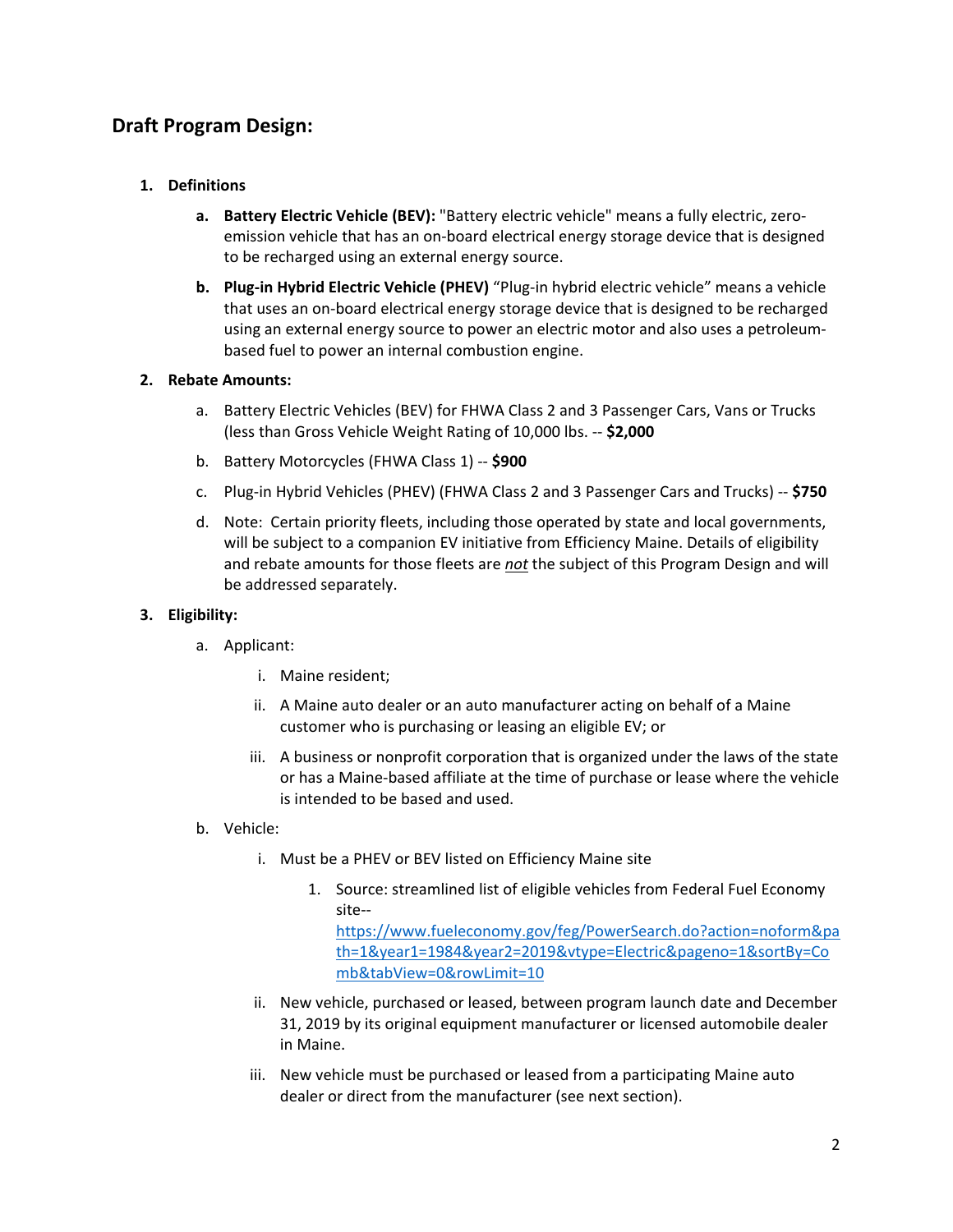- iv. Vehicle has not been the subject of a previously completed retail sale, or registered with the Maine Bureau of Motor Vehicles, or registered with the appropriate agency or authority of any other state, District of Columbia, territory or possession of the United States, or foreign State, province, or country.
- v. Vehicle must have a battery and electric drive train that are fully covered by the Original Equipment Manufacturer's (OEM) warranty.
- vi. Vehicle must be titled in Maine.
- vii. Vehicle purchase price must not exceed \$50,000, net of delivery charges (Final purchase price is defined as the price listed under the "Total Cash Value" or "Agreed Upon Value" or similar field on a Motor Vehicle Purchase Agreement or Motor Vehicle Lease Agreement or similar contract).

#### **4. Application process**

- a. Applicant Eligibility
	- i. Maine Bureau Motor of Vehicle Form "Application for Certificate of Title" field 6 requires applicant to verify legal residence if different from mailing address. Any application listing a non-Maine address in field 6 of the Form will be ineligible for a rebate.
- b. Car Dealership
	- i. Participating car dealer will confirm eligibility during purchase or lease process.
	- ii. Car dealer will provide an instant rebate at the point of purchase or lease.
	- iii. Copy of the Rebate Form, copy of Maine Bureau of Motor Vehicles' Form "Application of Certificate of Title," and executed sale or lease agreement will be shared with Efficiency Maine within two weeks of purchase or lease date.
	- iv. Efficiency Maine will reimburse car dealer for rebate amount via electronic fund transfer.
- c. Direct from Manufacturer
	- i. Customer will submit rebate form and copy of Maine Bureau of Motor Vehicles' Form "Application of Certificate of Title" and executed purchase or lease agreement with Efficiency Maine within three months of purchase or lease date.
		- 1. Consider online form with dropdown menu of eligible vehicles
	- ii. Customer-direct applications will only be accepted for the purchase or lease of an eligible vehicle directly from an original equipment manufacturer (OEM) that does not have licensed franchised new automobile dealers in Maine (e.g., Tesla). If such vehicles become authorized for sale or lease within Maine, applicants will be required to purchase or lease such vehicles from retail locations within the state.
	- iii. Customer will be mailed a rebate check if all eligibility criteria are met.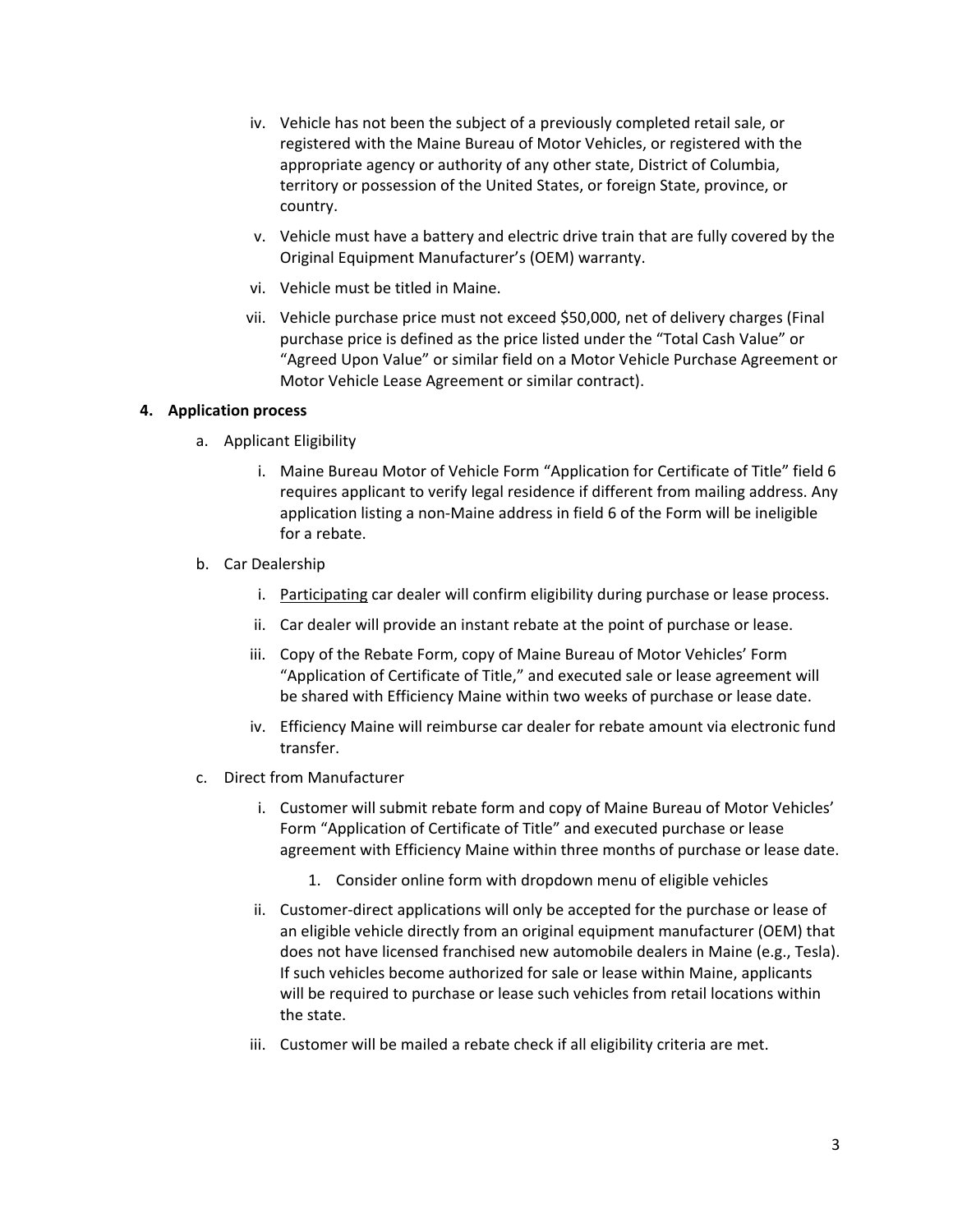### **5. Application Materials:**

- a. Copy of Rebate Form; AND
- b. Copy of Maine Bureau of Motor Vehicles Form, "Application of Certificate of Title"; AND
- c. Copy of Retail purchase/lease agreement; AND
- d. For Business applicants Also, a copy of local business license, articles of incorporation, or documents filed with Maine Secretary of State

## **6. Terms and Conditions (Ts & Cs):**

- a. Applicant attests that they will retain registration of the vehicle for a minimum of 36 consecutive months immediately after the vehicle purchase or lease date.
- b. Rebate recipients who do not retain the eligible vehicle for the full 36-month ownership or lease period will be required to reimburse Efficiency Maine the full amount of the original rebate.
- c. Vehicle purchaser or lessee is required to notify Efficiency Maine and reimburse Efficiency Maine for the entire rebate amount under certain conditions.
- d. Applicant attests that:
	- i. they will not make or allow any modifications to the vehicle's emissions control systems, hardware, software calibrations, or hybrid system;
	- ii. any emission reductions generated by the purchased vehicle will not be used as marketable emission reduction credits, to offset any emission reduction obligation of any person, or to generate a compliance extension or extra credit for determining regulatory compliance; and
	- iii. they will be available for follow-up inspection if requested, or an Efficiency Maine designee for project oversight.
- e. Dealers will not be reimbursed for instant rebates given to customers or vehicles that are found to be ineligible for the rebate.
- f. Dealers will refund to EMT amounts paid for instant rebates for EVs that are purchased or leased, and then are returned to the dealer for a full refund or exchange.

## **7. Implementation**

- a. All car dealerships in Maine will be invited to participate.
- b. Dealer Eligibility
	- i. Car dealership of new vehicles, registered and operating in Maine; AND
	- ii. Offer for purchase or lease at least one of the BEV or PHEV eligible vehicles listed on the Efficiency Maine website; AND
	- iii. Execute MOU with Efficiency Maine.
- c. All applications will be reviewed for compliance; dealers will not be reimbursed for any rebates awarded to ineligible customers or ineligible vehicles.
- d. Dealers may contact Efficiency Maine regarding eligibility questions in advance of the point of sale should eligibility be unclear.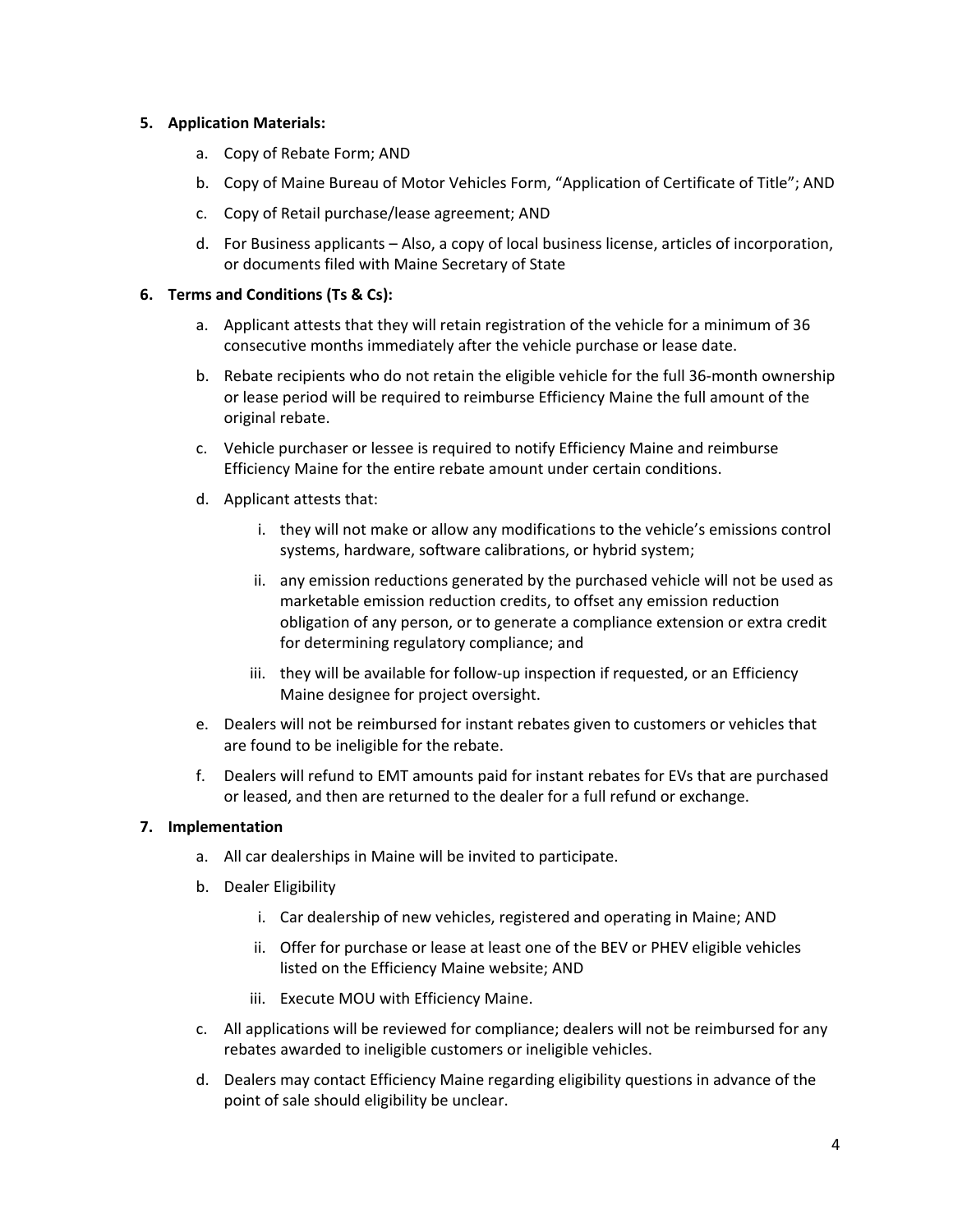## **8. Program Materials needed**

- a. Program Manual for Dealers
- b. MOU for Participating Dealers
- c. EV Rebate brochure
- d. Rebate form (possibly online for customers buying direct from manufacturers)
- e. Web Resources
	- i. List of eligible vehicles
	- ii. List of participating dealers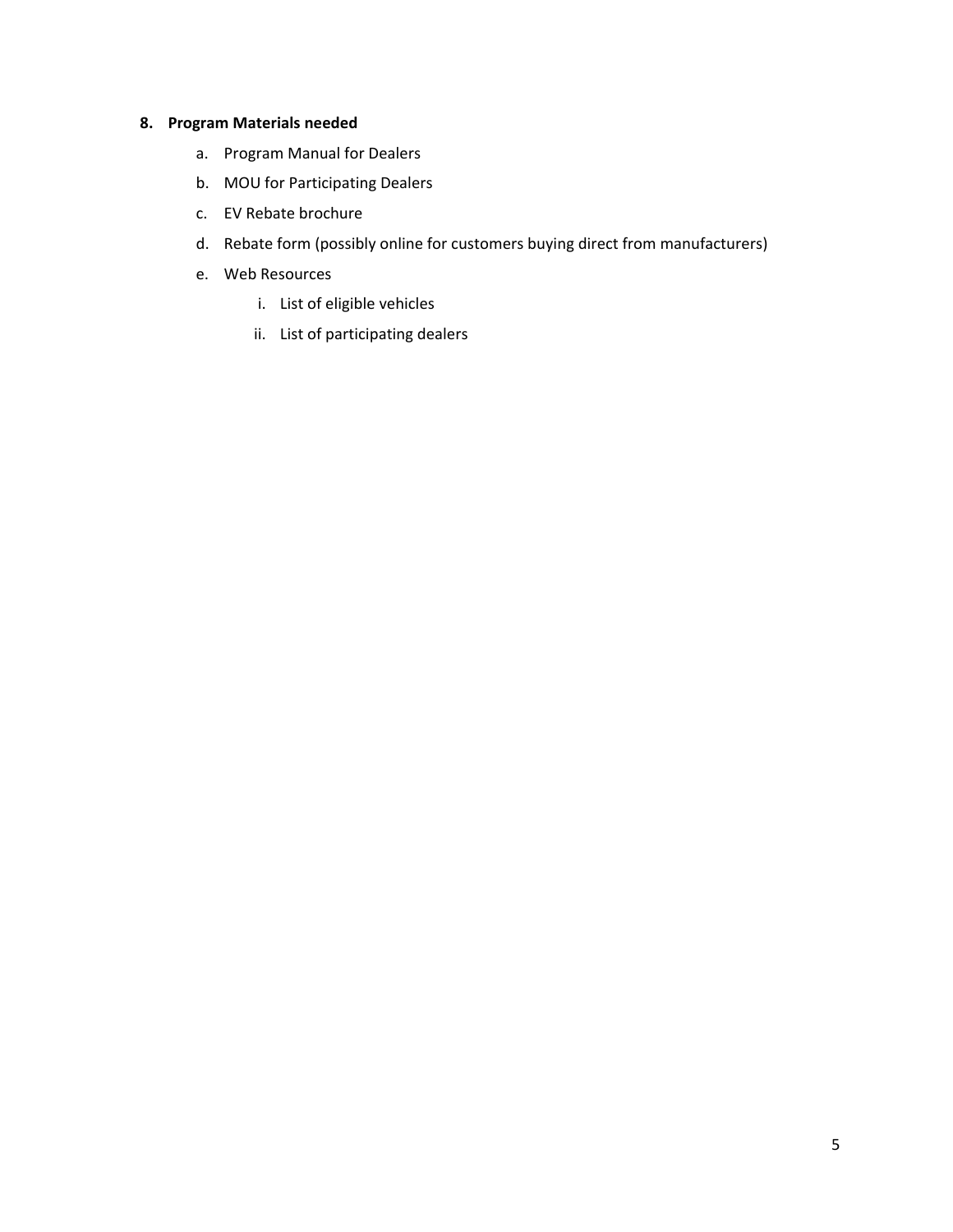## **Discussion**

### **2a. BEV Rebate Amount**

- Commensurate with peer programs
	- $\circ$  NH Coop -- \$1,000
	- o Burlington Electric (VT) \$1,000-\$1,200
	- $\circ$  CT -- \$1,500-\$2,000
	- o NY -- \$1,700-\$2,000
	- $O$  MA -- \$1,500
	- $O$  OR  $-$  \$2,500
	- $O$  CA -- \$2,500
- Impactful incentive on incremental cost of EV compared to baseline
	- o Incremental cost of EVs range from \$10,000-\$15,000 more than comparable Internal combustion engine vehicles (comparing MSRP)
	- o Net of federal tax credit, the increment is in the range of \$2,500-\$11,250
	- $\circ$  \$2,000 rebate is in the range of 18%-80% of the remaining incremental list price (after factoring in the federal tax credit)
	- o Note: this does not account for incremental customer cost to install a home charger
- Flat amount keeps it simple
	- o Easier market and explanation for dealers, government and non-government supporters
	- o Easier for buyers to remember, understand, calculate net cost
		- An alternative used in other states is a tiered rebate based on the size of the battery or the listed range
	- o Easier to administer, budget, account for, make future adjustments

### **2b. Motorcycle Rebate Amount**

• Commensurate with peer programs

### **2c. PHEV Rebate Amount**

- Peer states offer range \$500-\$1,000
- PHEV rebates reflect majority of rebates issued in states where both are offered
- Majority of ZEV vehicles leased and purchased in Maine are PHEVs

### **3a. Applicant Eligibility**

• Open to both residential, commercial/non-profit and government applicants

## **3b. Vehicle Eligibility**

- Dates will allow for program updates or adjustments during calendar year
- Newly purchased and leased only environmental benefits are assured by newly purchased and leased cars, per Memorandum Of Understanding agreement of governing funding. Used cars will not result in incremental emissions reductions. While EMT could conceivably ensure that an EV purchased in Maine does not receive more than one incentive in Maine, it would be administratively burdensome, costly and slow; it would be even more so to determine if a used car had already been incentivized in another state.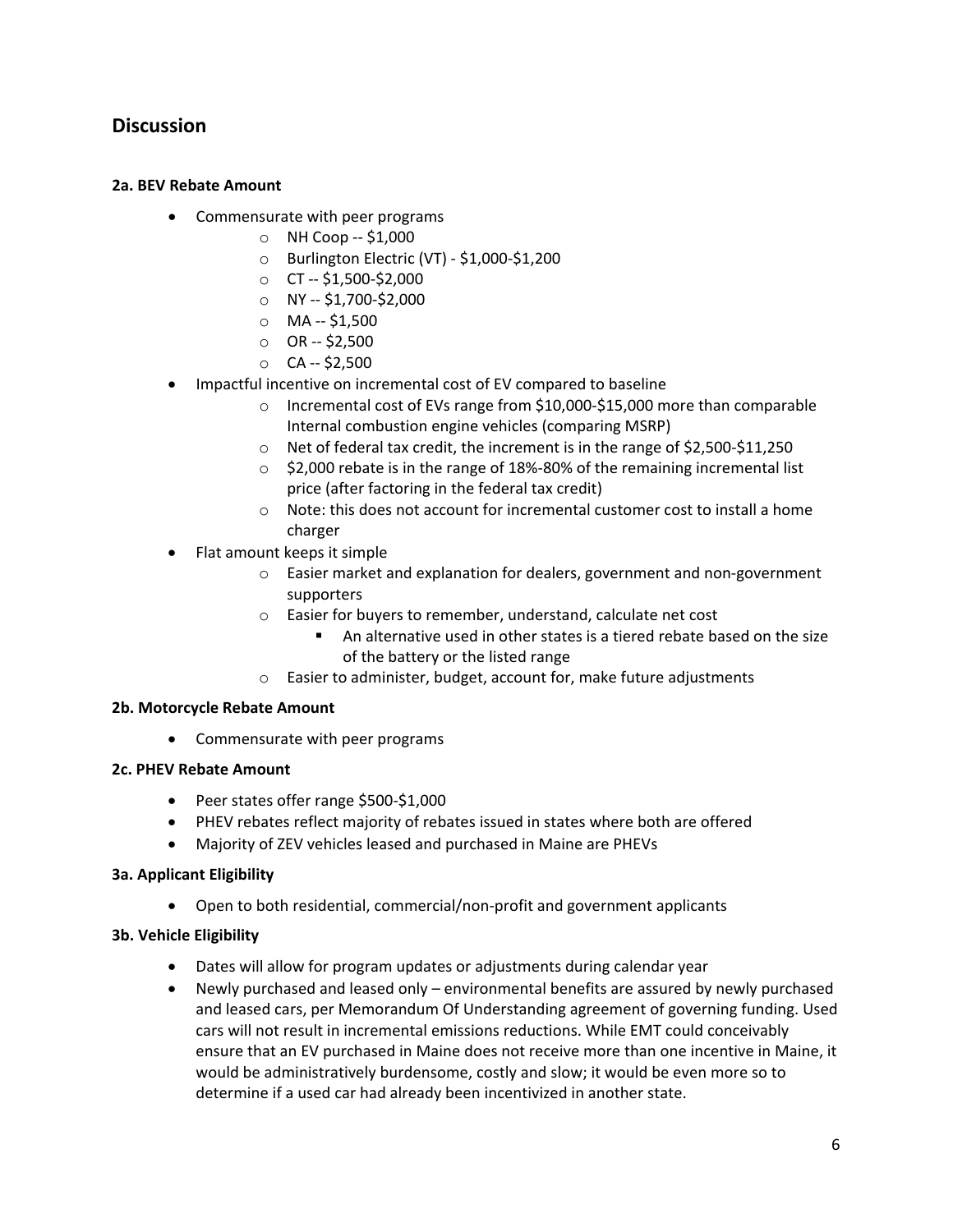- Application process must allow for cars purchased or leased direct from manufacturer that are not available through a Maine dealer (i.e. Tesla models)
- Many peer organizations have a price limit to prevent the rebates being used for luxury models and to keep the rebate amount a meaningful percentage of the purchase price. Standard cap is \$50,000.
- Electric Bikes not eligible at this time Program is aiming to start simple, with a limited number of offerings. Advancing the goal of emissions reductions presume displacement from a baseline vehicle that has emissions. The VMT and emissions rates that can be displaced by a motorcycle are likely to be significantly greater than from an electric bike. Also, electric bikes are likely to have less applicability outside of a few urban areas.

### **4. Application Process**

• Instant rebates at time of sale will be easier for customers and most effective in helping customers overcome the cost differential between BEVs, PHEVs and conventional vehicles. Most customers will not need to submit additional paperwork and will not have to wait for a rebate. Applications from customers will be accepted for eligible vehicles not available from Maine based car dealerships (i.e. Tesla models). This program design is borrowed from Connecticut's program which provides instant rebates through car dealers but does not currently have a car dealership for every major make of electric vehicles.

#### **6. Terms and Conditions**

• Require a minimum purchase duration